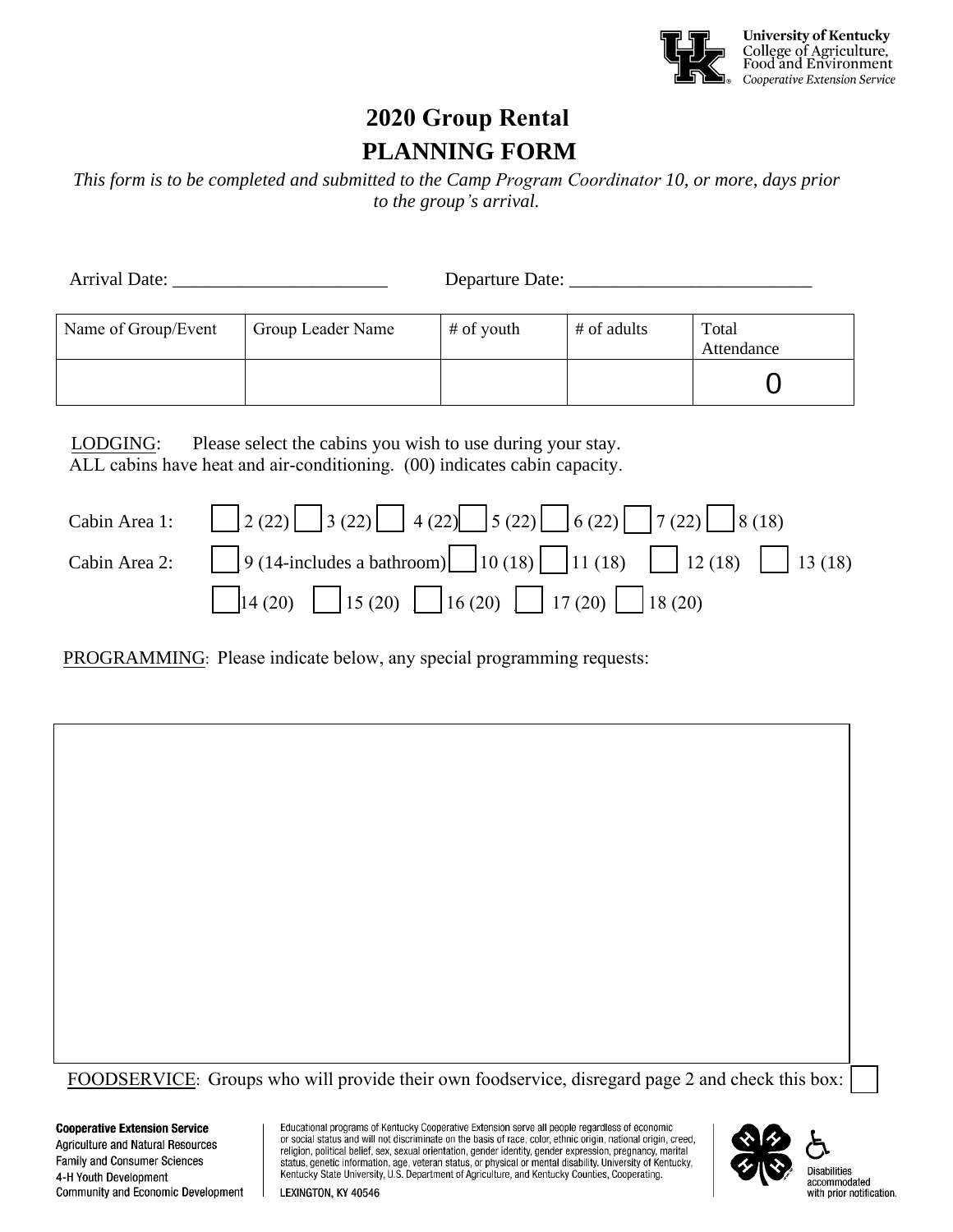

# **Kentucky 4-H Camping 2020 Group Rental Menu**

Rental Dates:

*The Group Leader will submit this form to indicate their menu choices. If this form is not returned at least 10 days prior to the group's visit, the Camp Director will choose the menu for the group.* 

> *Please mark the meals with the abbreviated day/time you wish to have them served (Example: MON DINNER, TUE LUNCH, ETC) Menu items are subject to change depending upon product availability.*

> > **Breakfast Choices**

|                                                                                                       |                                 | Camasi Chuices                                                                                  |  |                                                                                                         |
|-------------------------------------------------------------------------------------------------------|---------------------------------|-------------------------------------------------------------------------------------------------|--|---------------------------------------------------------------------------------------------------------|
| Pancakes<br>Scrambled Eggs<br>Sausage Links<br>Syrup                                                  |                                 | Biscuit & Gravy<br><b>Scrambled Eggs</b><br><b>Sausage Patty</b>                                |  | <b>French Toast Sticks</b><br>Scrambled Eggs<br>Bacon<br>Syrup                                          |
|                                                                                                       | <b>Lunch and Dinner Choices</b> |                                                                                                 |  |                                                                                                         |
| <b>Chicken Patty</b><br><b>Fresh Toppings</b><br>Mac & Cheese<br><b>French Fries</b><br>Orange Slices |                                 | Corn Dogs<br>Nacho Cheese<br>Mac & Cheese<br><b>Tater Tots</b><br>Apple Crisp                   |  | Pork BBQ Sandwich<br>Corn on the Cob<br>Potato Chips<br>Pineapple                                       |
| <b>Baked Spaghetti</b><br>Garlic Bread<br>Green Beans<br>Grapes<br><b>Brownie</b>                     |                                 | <b>Chicken Nuggets</b><br><b>Mashed Potatoes</b><br>Green Beans<br><b>Strawberry Short Cake</b> |  | Beef Taco Salad<br><b>Fresh Toppings</b><br>Mexican Rice & Black Beans<br>Queso Cheese<br>Ice Cream Cup |
| Snack A<br>Cookie Variety                                                                             |                                 | Snack B<br>Fruit                                                                                |  | Snack C<br>White Cheddar Popcorn                                                                        |

Alternatives and additional options:

- 1. Salad Bar a full self-serve salad bar will be made available at all lunch and dinner meals.
- 2. Cereal will be made available at all meals as an alternative food option, at the request of the group.
- 3. Drink options a variety of drink options will be made available including: coffee, tea, lemonade, Kool aid, orange juice, white milk, and chocolate milk.
- 4. The foodservice staff will provide additional accommodations for participants who are vegetarian, gluten free, or have religious dietary requirements (e.g. no pork). To better serve these participants, please indicate all dietary restrictions below and the number of guests with those restrictions:

4-H Youth Development

 $\#$  of Vegetarians  $\#$  of Gluten Free  $\frac{1}{\#}$   $\#$  of "

Educational programs of Kentucky Cooperative Extension serve all people regardless of economic **Cooperative Extension Service** or social status and will not discriminate on the basis of race, color, ethnic origin, national origin, creed, **Agriculture and Natural Resources** religion, political belief, sex, sexual orientation, gender identity, gender expression, pregnancy, marital **Family and Consumer Sciences** status, genetic information, age, veteran status, or physical or mental disability. University of Kentucky, Kentucky State University, U.S. Department of Agriculture, and Kentucky Counties, Cooperating. Community and Economic Development LEXINGTON, KY 40546



**Disabilities** accommodated with prior notification.